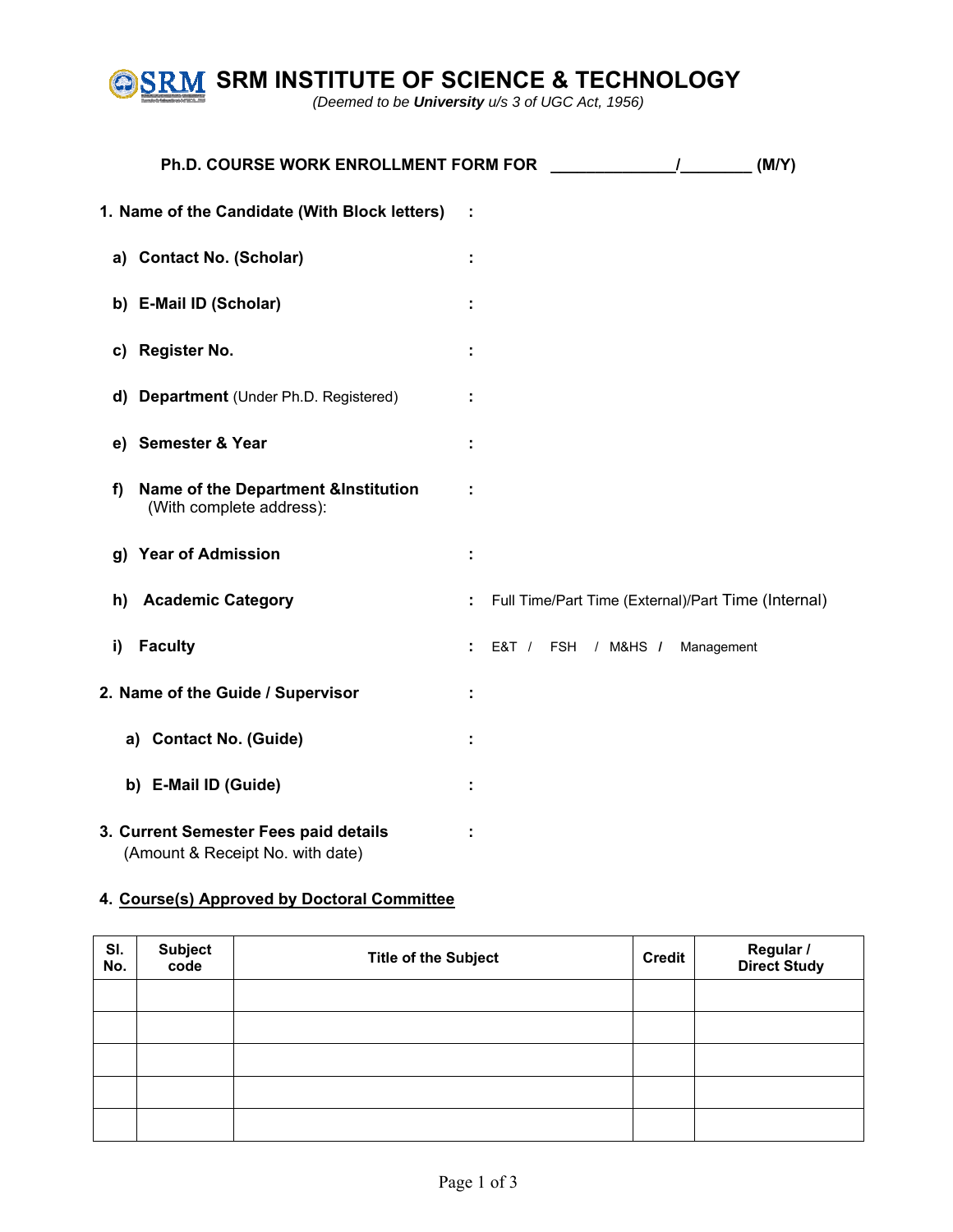#### **5. Course(s) taken up for the current semester**

| SI.<br>No. | <b>Subject</b><br>code | <b>Title of the Subject</b> | <b>Credit</b> | Regular /<br><b>Direct</b><br><b>Study</b> | Name of the Staff &<br><b>Department / Campus</b><br>/ Contact No.<br>(subject In-charge) | Signature<br>for the<br><b>Subject</b><br>In-Charge |
|------------|------------------------|-----------------------------|---------------|--------------------------------------------|-------------------------------------------------------------------------------------------|-----------------------------------------------------|
|            |                        |                             |               |                                            |                                                                                           |                                                     |
|            |                        |                             |               |                                            |                                                                                           |                                                     |
|            |                        |                             |               |                                            |                                                                                           |                                                     |
|            |                        |                             |               |                                            |                                                                                           |                                                     |

### **6. Course(s) Already Completed**

| SI. No. | <b>Subject</b><br>code | <b>Title of the Subject</b> | <b>Credit</b> | Grade | Month &<br><b>Year of Pass</b> |
|---------|------------------------|-----------------------------|---------------|-------|--------------------------------|
|         |                        |                             |               |       |                                |
|         |                        |                             |               |       |                                |
|         |                        |                             |               |       |                                |
|         |                        |                             |               |       |                                |
|         |                        |                             |               |       |                                |

### Date: **Signature of the Research Scholar**

### Date: **Signature of the Guide with Seal**

**Note:** Verify the course works which are all approved by Doctoral Committee and also academic council.

#### Date: **Signature of the HOD / Dean with seal**

#### **Note:**

- 1. Copy of the Doctoral Committee Meeting minutes should be attached with this form.
- 2. Copy of the Syllabus for the current semester course(s) should be attached with this form.
- 3. Copy of the Mark Sheet (Master Degree) should be attached with this form (for First Time Appearance of the candidate's only).
- 4. Copy of the highest Degree (Degree Certificate / Provisional Certificate) should be attached with this form (for First Time Appearance of the candidate's only).